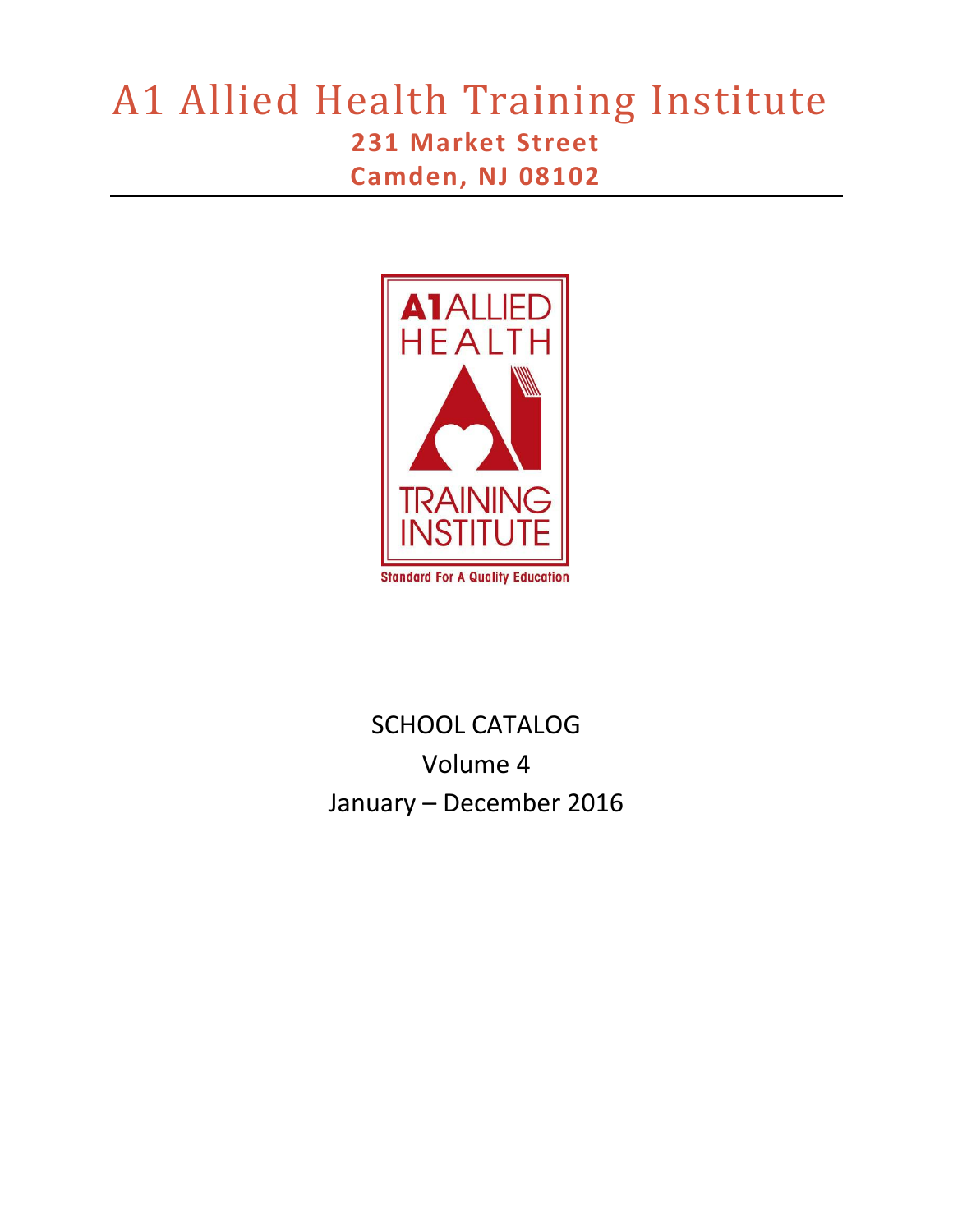# <span id="page-1-0"></span>MISSION OF A1 ALLIED HEALTH TRAINING INSTITUTE

A1 Allied Health Training Institute is a private vocation institution approved by the New Jersey Department of Education and Workforce Development and the New Jersey Department of Health & Senior Services. The mission of A1 Allied Health Training Institute is to provide the highest standards for a quality education that inspire and prepare students to be workers and future leaders in the health care industry. Our mission to provide the highest standard of quality education is based on the principles of Liberty, Equality and Fellowship;

**Liberty**- To liberate students' minds and allow them the freedom to think and learn new concepts and ideas in health care that foster sustained personal and professional growth;

**Equality**-To provide a quality education replete with knowledge and training that open doors to competent individuals entering health care careers that promote stability, achievement and advancement;

**Fellowship**-To provide a secure , hands-on educational setting where like-minded students collectively learn and create professional acquaintances that last throughout their careers in the health care industry.

The faculty and staff of A1 Allied Health Training Institute are devoted to your success and are here to make your educational experience an exceptional one. We offer affordable Certified Nurse Aide Program, Medication Aide Training, Certified Homemaker Home Health Aide, Phlebotomy, and EKG at our conveniently located facility at 231 Market Street, Camden, New Jersey 08102.

*A1 Allied Health Training Institute; Your Future Begins Now….*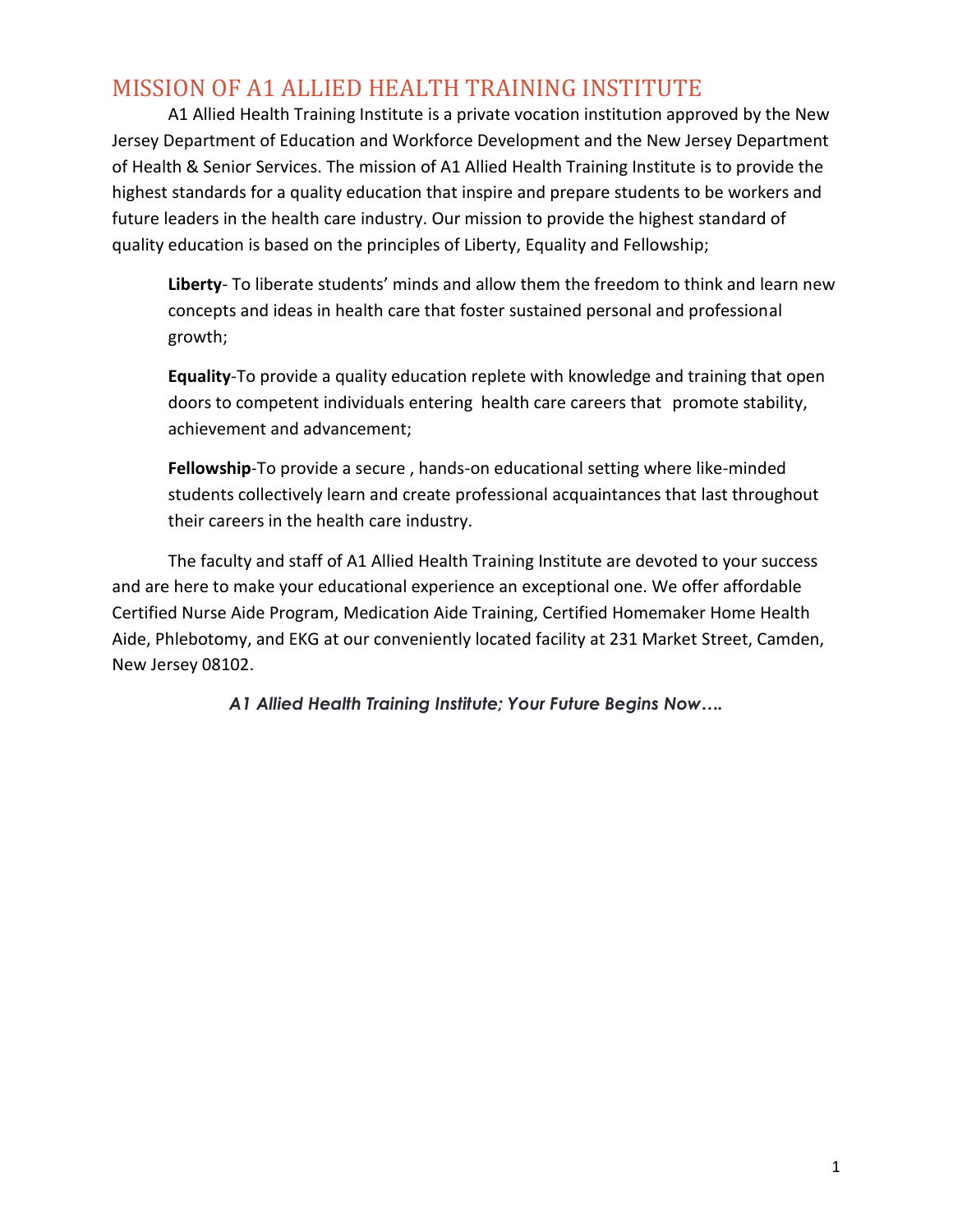# <span id="page-2-0"></span>**Table of Contents**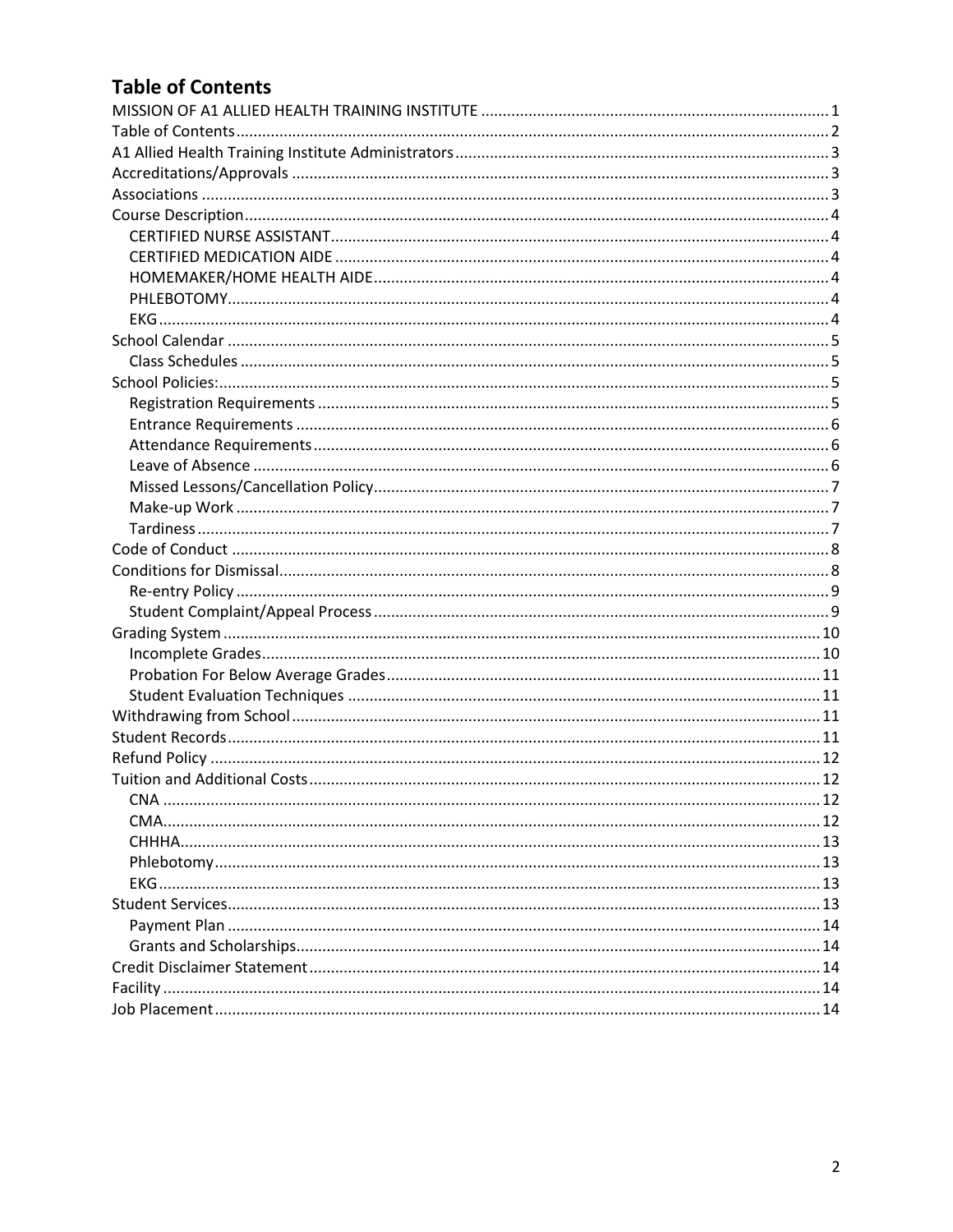# <span id="page-3-0"></span>A1 Allied Health Training Institute Administrators

Patricia Leconte, RN, BSN Executive Director

Caridad Remy, DNP, MSN, FNP-BC Advisor

Ronaldo C. George, ESQ General Counselor

#### **Office Information**

Office Phone #: (856) 203-3526 Fax #: (856) 203-3532 Mailing Address: 231 Market Street, Camden, NJ 08102

#### **All Training Classes will be held at:**

A1 Allied Health Training Institute 231 Market Street Camden, NJ 08102

# <span id="page-3-1"></span>Accreditations/Approvals

New Jersey Department of Health and Senior services New Jersey Department of Education and Workforce Development Division of Consumer Affairs - New Jersey Board of Nursing

# <span id="page-3-2"></span>Associations

American Medical Technologist American Nurses Association National Center for Competency Testing National Heath Career Association New Jersey State Nurses Association

# Catalog Revisions

A1 Allied Health Training Institute reserves the right to revise this catalog when necessary without previous notice.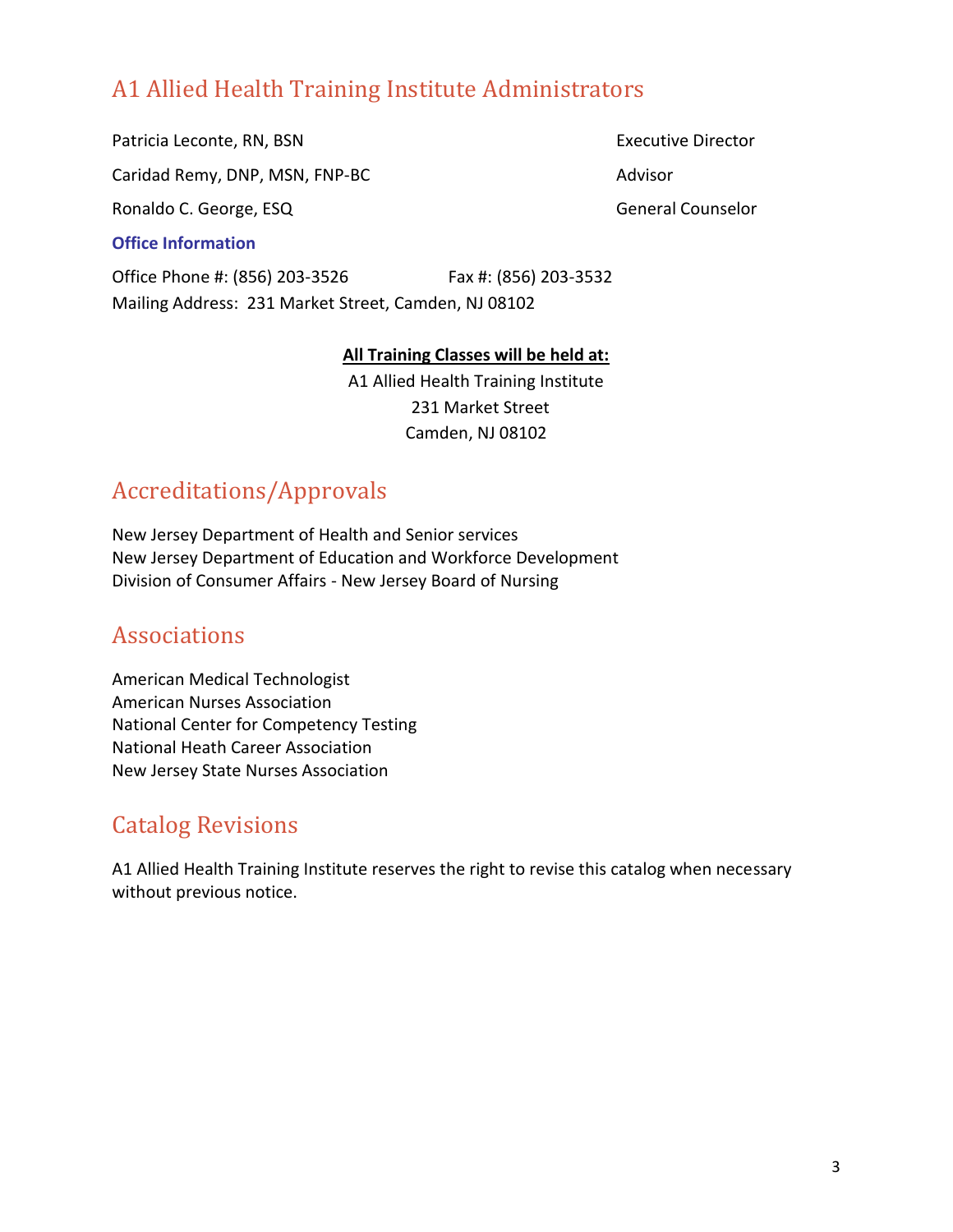# <span id="page-4-0"></span>Course Description

## <span id="page-4-1"></span>**CERTIFIED NURSE ASSISTANT**

The Nurse Aide in Long-Term Care Facilities Program is a New Jersey Department of Health and Senior Services approved training program which consists of 90 hours of training. The program is designed to provide students with the knowledge and the basic skills training (bathing, dressing, grooming, toileting, exercising and more), including the fundamentals of how to check and monitor vital signs and deal with a wide range of physical, emotional, social, health and illness needs of various individuals of different age and cultural background.

## <span id="page-4-2"></span>**CERTIFIED MEDICATION AIDE**

Students must be certified in New Jersey as a Nurse Aide, Homemaker/Home Health Aide, or Personal Care Assistant. The Program focuses on the knowledge and skills needed to accurately measure, administer, and document medications in Assisted Living Facilities. This training course consists of 40 hours. Upon successful completion of both the training program and State certification Medication Aide Exam, students will be certified as a Medication Aide. Medication Aide can advance their careers by pursuing either an LPN or RN Nursing Degree..

## <span id="page-4-3"></span>**CERTIFIED HOMEMAKER/HOME HEALTH AIDE**

This program prepares students with the knowledge and skills needed to provide the highest quality of healthcare to homebound clients. This training course consists of 76 hours.

#### <span id="page-4-4"></span>**PHLEBOTOMY**

This program introduces students to basic knowledge of Hematology/Circulatory system, Medical Terminology, Anatomy related to Phlebotomy, Infection Control. Students will effectively demonstrate the required skills to draw blood specimens by both venipuncture and capillary puncture to adult, pediatric and other non-blood specimens' collection such as throat, and urine cultures for analysis from patients in Hospitals, Blood Donor Centers, Physician offices and similar facilities. This training course consists of 50 hours. Upon successful completion of the program, students will receive a completion certificate by the school and will be able to take the National Certification exam through the National Health Career Association.

#### <span id="page-4-5"></span>**EKG**

This program provides students with a basic overview of the Cardiac system, Medical disease process, Terminology. Students will learn how to operate a 12 lead EKG machine and interpret the readings including identification of signs of advanced heart diseases and also the interpretation of all arrhythmias. This training course consists of 50 hours. Upon successful completion of the program, students will receive a completion certificate by the school and will be able to take the EKG Technician exam by the National Health Career Association.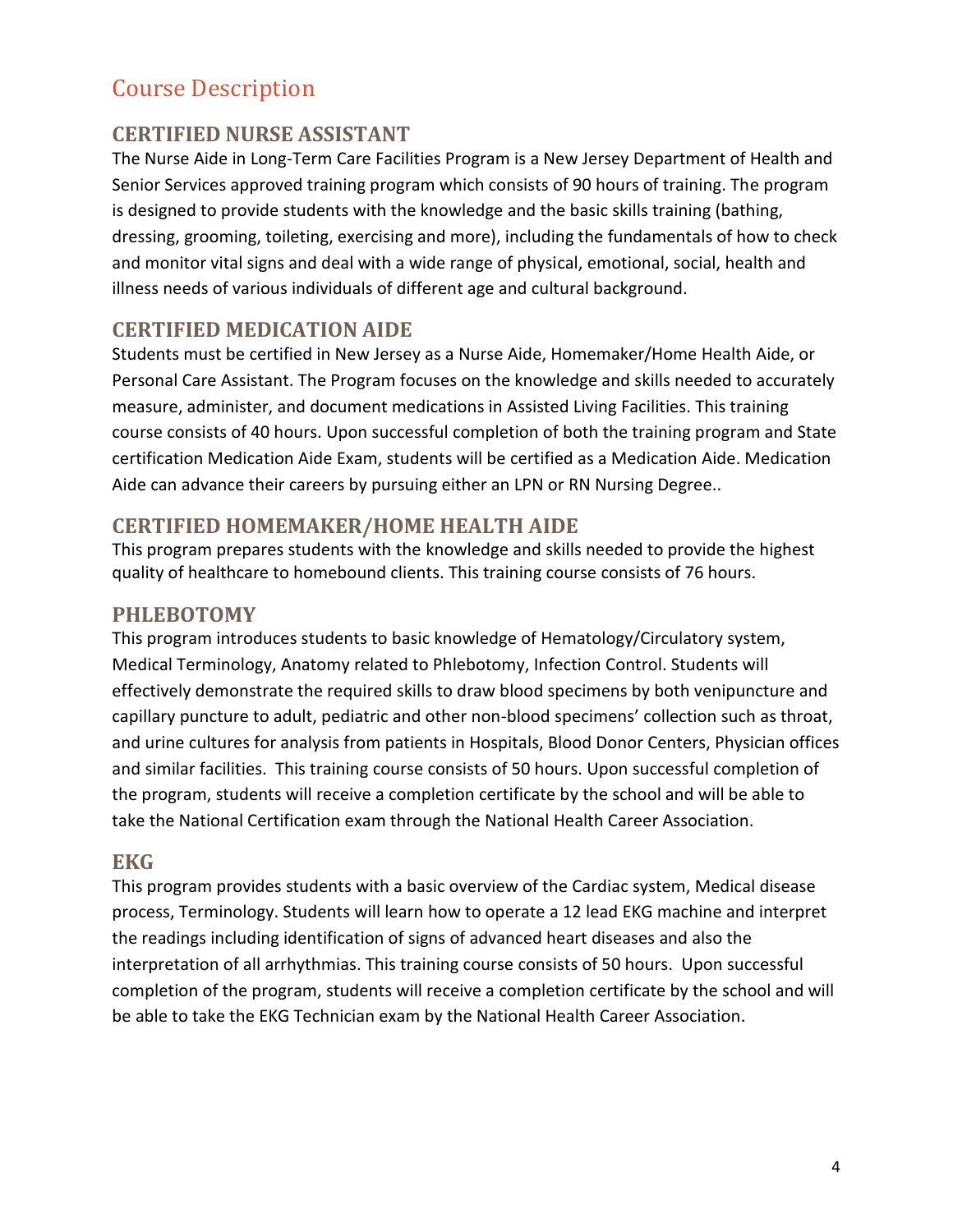# <span id="page-5-0"></span>School Calendar

The following holidays will be observed by the school and classes will not be held. Holidays are not counted as part of the contracted time schedule and are calculated into your contract.

New Years' Day Martin Luther King Day Independence Day Memorial Day Labor Day Thanksgiving Christmas

# <span id="page-5-1"></span>**Class Schedules**

The total hours of each program vary and are dependent upon the curriculum. Business hours are from 9:00 a.m. until 5:00 p.m. Monday through Friday and from 9:00 am until 1:00 pm on Saturdays.

- Day classes are Monday through Friday from 8:00am-3pm.
- Evening classes are Monday through Friday from 4:00pm-9:00pm
- Saturday classes are scheduled from 9:00 a.m. until 5:00 p.m.
- Make-up sessions are scheduled Mondays and Fridays

#### **Program Starting Dates**

| April – Spring Term   | July – Summer Term    |
|-----------------------|-----------------------|
| September - Fall Term | January - Winter Term |

# <span id="page-5-2"></span>School Policies:

## <span id="page-5-3"></span>**Registration Requirements**

Students may register for courses up to one week (5 business days) prior to the start of classes. Students requesting government assistance must register two weeks (10 business days) prior to the start of classes. Students must contact the office to set up an enrollment interview. Please bring the following with you:

- Government issued identification (current driver's license, birth certificate or passport)
- Proof of annual physical with Mantoux (2 step PPD) test
- Initial payment for registration and tuition fees (we accept money orders and all major credit cards). Students receiving government aid or scholarships should bring documentation of such when registering.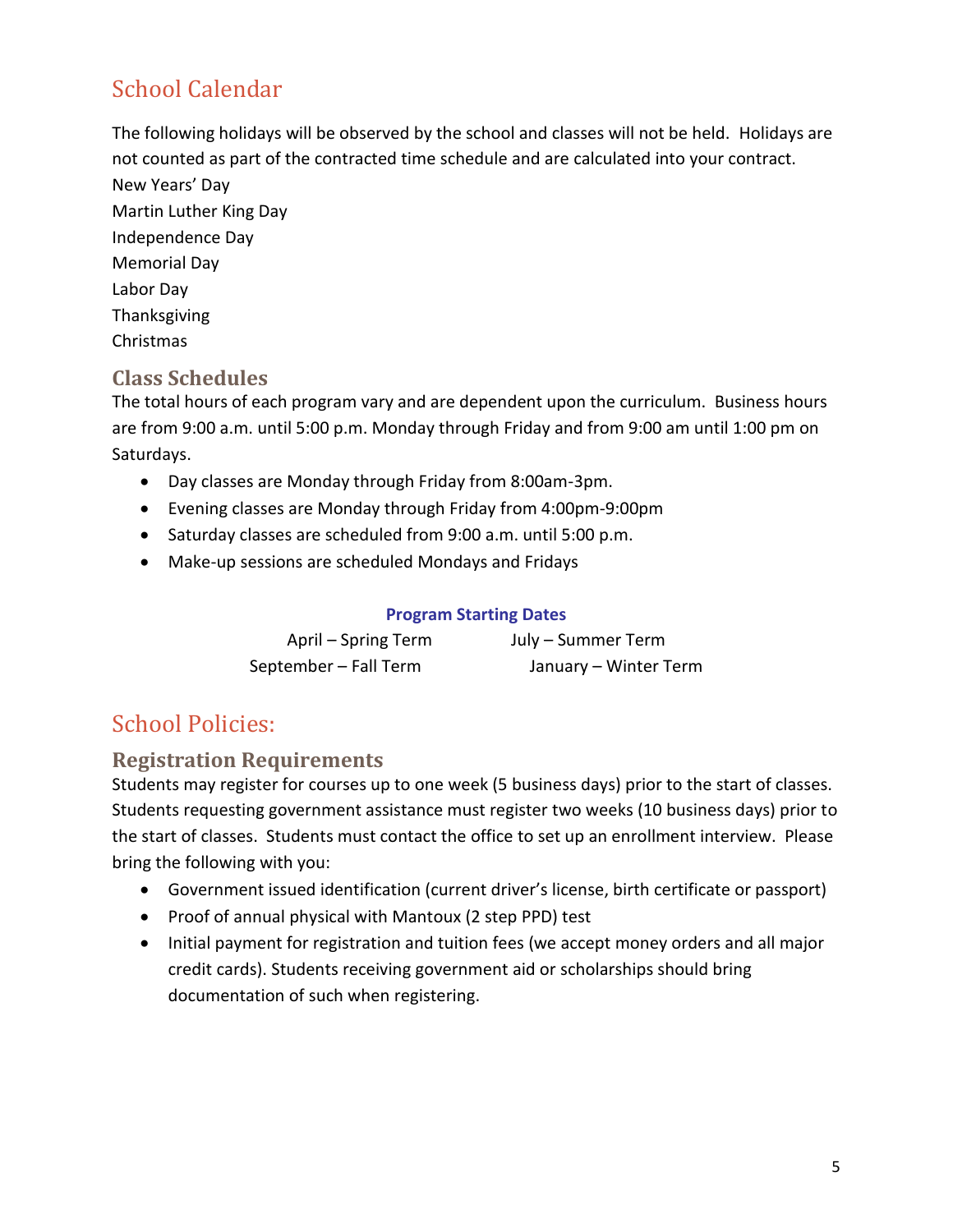## <span id="page-6-0"></span>**Entrance Requirements**

- 1. All students must be at least seventeen (17) years of age on or before the first day of class.
- 2. Each student must pass a mandatory background check and fingerprinting to enroll in the class.
- 3. Each student must obtain Professional Liability Insurance (approx. \$40).
- 4. Students are required to have a clean uniform, white shoes and a watch with a second hand. (not included with tuition)

#### <span id="page-6-1"></span>**Attendance Requirements**

A1 Allied Health Training Institute records the daily attendance of each student in accordance with state guidelines. Records are maintained for each student and are available for student review. Students must attend all days of the program. If a situation occurs that prevents full attendance on a particular day, students are expected to inform the staff and at the discretion of the faculty, alternate arrangements such as attendance at missed classes presented in a subsequent program can be made. Students who require an extended leave of absence have the option of requesting an official leave of absence.

#### **In accordance with state guidelines, students will be dismissed from the program for excessive absences.**

#### <span id="page-6-2"></span>**Leave of Absence**

Students may be granted a leave of absence upon request. The following guidelines must be adhered when requesting a leave:

- 1. The request for a leave of absence must be submitted to the enrollment officer in writing.
- 2. The request must have the date that the student will begin the leave and the expected date of return to classes.
- 3. Leave of absences will be honored within the student's Enrollment Agreement Contract and will not extend beyond the contract. Should a leave request take the student beyond the contracted completion date, the student may be subject to re-entry under a new contract or an amended contract. **If the student does not re-enter within the contracted schedule and does not arrange for a contract amendment, the student's contract will be terminated.** When appropriate the student may be entitled to a refund in accordance with the school's refund policy.

**Note:** Each individual situation will be handled privately. The school will make every effort to help students meet their educational goals. It will be necessary to meet with the attendance officer before returning to class. Leave of absences that extend beyond the original contract may be subject to additional tuition costs. Students should be prepared to make up lessons lost prior to reentry into the program.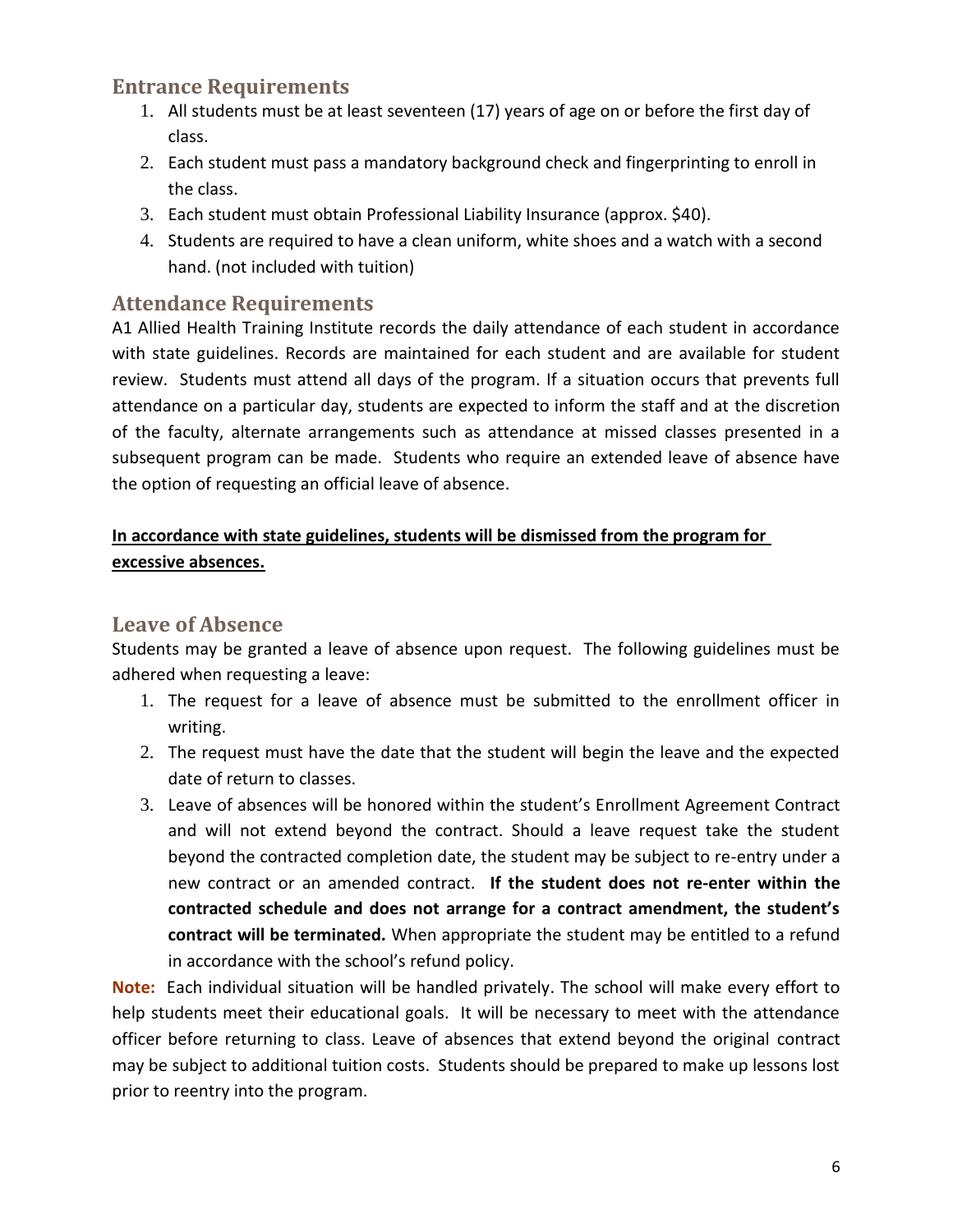# <span id="page-7-0"></span>**Missed Lessons/Cancellation Policy**

Hours lost will be recorded as absences. Students are responsible for making up class work and assignments. Missed lessons must be made-up in order to meet the attendance and graduation requirements. In the event that a class is cancelled, students will be informed and an alternate date will be provided with the same instructional hours.

#### <span id="page-7-1"></span>**Make-up Work**

In order for students to meet their educational goals and state requirements, they must receive instruction in all aspects of the program. The student must makeup missed classes and assignments within five (5) business days of returning to school. Please refer to the school's make-up schedule for days and times available. Students should meet with their instructor to review missed assignments. Students who do not take advantage of the school's make-up policy may need to arrange for private instruction at an additional cost to the student. Private instruction will incur additional fees at the rate of \$20 per hour. When applicable, student(s) may request to wait until the missed lesson is offered in another class. However, the student(s) must be aware that this may change their completion date. The student(s) will need permission from the school director for a change in completion date and may result in an amendment to their original contract.

#### <span id="page-7-2"></span>**Tardiness**

Developing good work ethics is an important part of the training at A1 Allied Health Training Institute. Students arriving late for class are interrupting the instructor and other students. The following recording system will be used for tardiness.

- 1 to 15 minutes late will be counted as 15 minutes late
- 16 to 30 minutes late will be counted as 30 minutes late
- 31 to 60 minutes late will be counted as 1 hour late

It is the responsibility of the student to make up missed assignments. A1 Allied Health Training Institute encourages students to plan to arrive at the school at least 10 minutes before the start of class.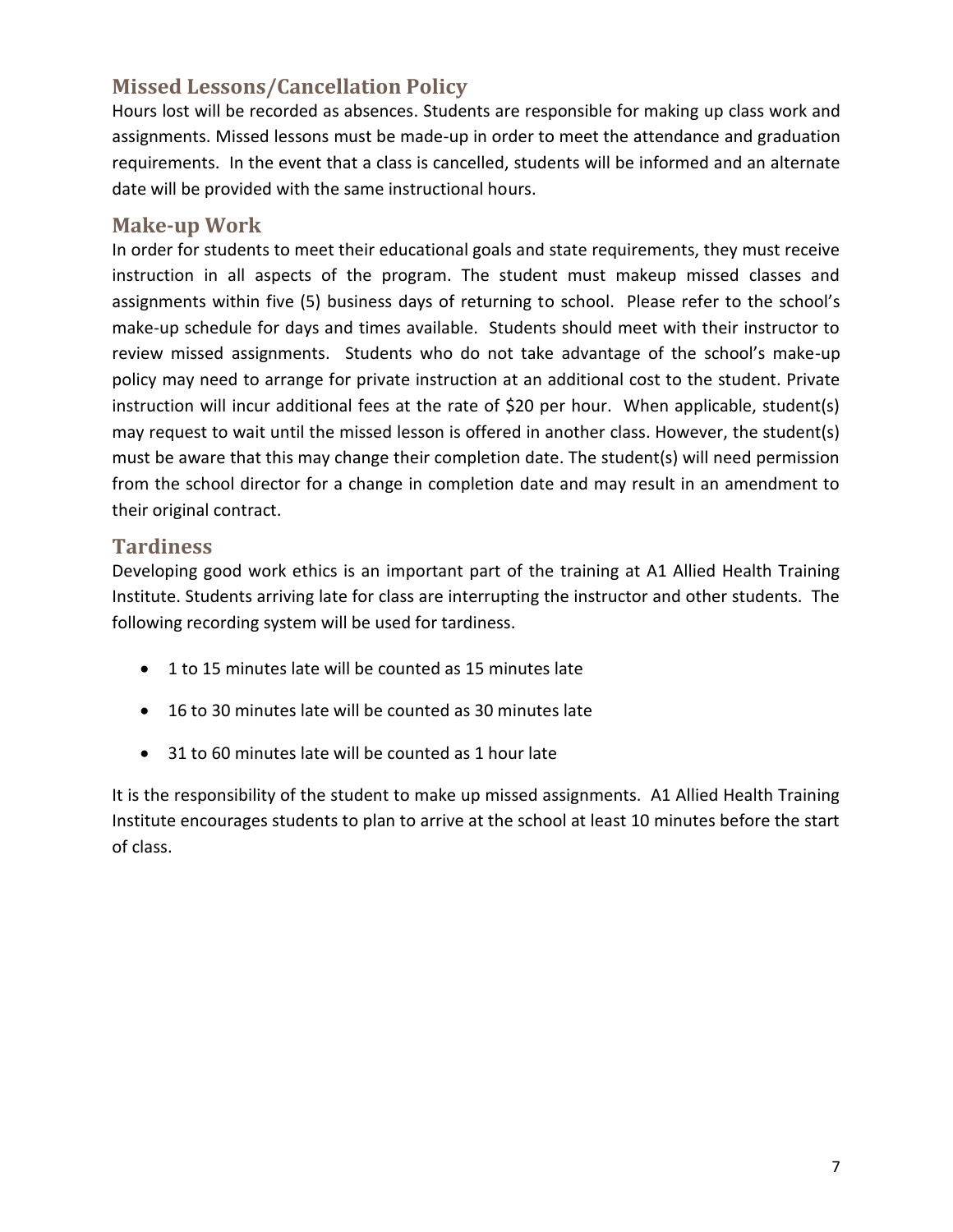# <span id="page-8-0"></span>Code of Conduct

The following conduct is unacceptable and will not be tolerated:

- 1. All forms of bias including race, ethnicity, gender, disability, national origin, and creed as demonstrated through verbal and/or written communication and/or physical acts.
- 2. Sexual harassment including creating a hostile environment and coercing an individual to perform sexual favors in return for something.
- 3. All types of proven dishonesty, including cheating, plagiarism, knowingly furnishing false information to the institution, forgery and alteration or use of institution documents of identification with intent to defraud.
- 4. Intentional disruption or obstruction of teaching, research, administration, disciplinary proceedings, public meetings and programs, or other school activities.
- 5. Physical or mental abuse of any person on school premises or at functions sponsored or supervised by the school.
- 6. Theft or damage to the school premises or damage to the property of a member of the school community on the school premises.
- 7. Failure to comply with directions of institutional officials acting in the performance of their duties.
- 8. Violation of the law on school premises in a way that affects the school community's pursuit of its proper educational objectives. This includes, but is not limited to, the use of alcoholic beverages and/or controlled dangerous substances on school premises.

# <span id="page-8-1"></span>Conditions for Dismissal

Students may be dismissed from the school for the following reasons:

- 1. Not adhering to the school's rules, regulations, policies and code of conduct
- 2. Missing more than 20 percent of instruction time
- 3. Not maintaining the minimum grade point average
- 4. Not meeting financial responsibilities to the school
- 5. Failure to clear the State's criminal history record background check (requires automatic dismissal & tuition will not be refunded)

The school director will notify the student in writing should it become necessary to dismiss the student. The dismissal letter will contain the date and the reason for dismissal. It is the responsibilities of the dismissed student to notify the appropriate institution should the student have a student loan or is receiving financial aid. Prepaid tuition will be refunded according to the school's refund policy.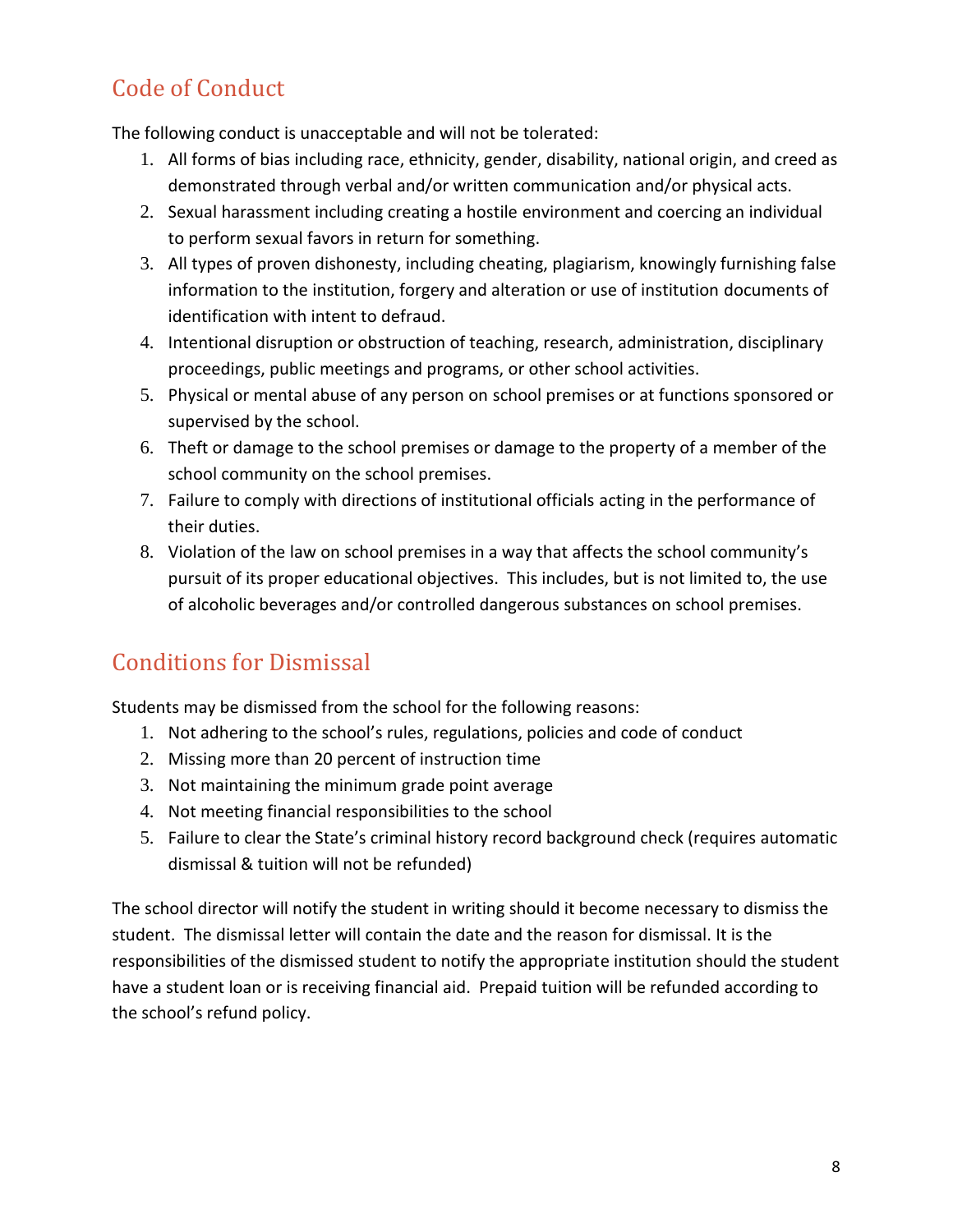# <span id="page-9-0"></span>**Re-entry Policy**

Students that have been dismissed from the school and are requesting re-entry must put the request in writing to the school director. In cases where the student was dismissed for excessive absences (greater than 20 percent) or financial concerns it may be possible to reenter for the next school term. In cases where the student was dismissed due to failure to maintain the minimum grade point average, it may be possible for the student to receive private tutoring and then reenter the school. In cases where the student was dismissed due to unacceptable conduct the student may have to meet with a review panel before re-entering the school. The decision of the review panel is final and the student will receive a letter within five business days from the school director stating the decision of the panel.

## <span id="page-9-1"></span>**Student Complaint/Appeal Process**

Students who have a complaint or who would like to appeal a dismissal must request in writing an appointment for an interview with the school advisor/general counselor. The written request should include the following information:

- 1. Student's full name, last four digits of their social security number (or student number) and current address
- 2. A statement of the concern including dates, times, instructors and if applicable, other students involved
- 3. Date of complaint letter and signature of the student
- 4. Three dates in which the student would be available for a meeting with the school advisor/general counselor and/or appeal panel. These dates should be within 10 business days of the complaint.

The administration department will notify the student in writing of the appointment date in which the concerns or appeal will be addressed. Every effort will be made to bring an amicable closure to the concern. Should it be necessary, a panel of instructors will hear the concerns and will be asked to assist in bringing a resolution to concerns and/or appeals. The student will be notified in writing within five business days of the outcome of the meetings. The decision of the director and/or appeal panel is final. Should the contract be cancelled by either the student or the school the date on the complaint letter will be used as the date to calculate any refund in accordance with the school's refund policy.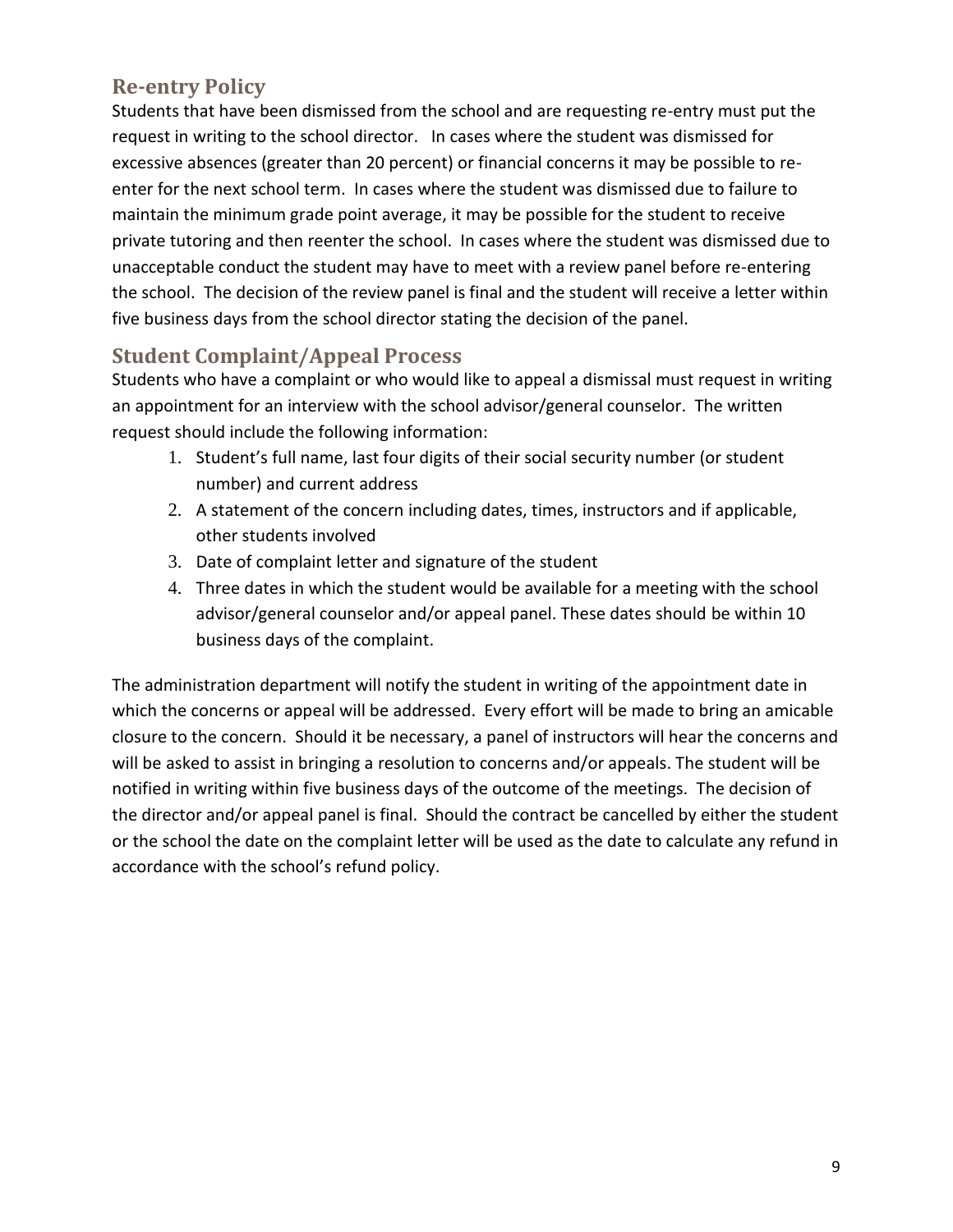# <span id="page-10-0"></span>Grading System

The competencies taught in each program offered at A1 Allied Health Training Institute will be evaluated using written examinations and skill development tests. The minimal grade for graduation is 75 percent. Students who achieve lower than 75 percent will not be awarded a Certificate of Completion and may be dropped from the program.

| Letter Grade | Grade Percentage | Description               |
|--------------|------------------|---------------------------|
| A            | 90-100           | Excellent                 |
| $B+$         | 87-89            | Above Average             |
| B            | 80-86            | Average                   |
| $C+$         | 77-79            | <b>Below Average</b>      |
| $\mathsf C$  | 75-76            | Passing                   |
| D            | 60-74            | <b>Improvement Needed</b> |
| F            | 59-BELOW         | Failing                   |
| <b>INC</b>   |                  | Incomplete                |
| <b>WD</b>    |                  | Withdraw                  |
| <b>WP</b>    |                  | <b>Withdraw Passing</b>   |
| WU           |                  | Withdraw Unsatisfactory   |

A student's Grade Point Average (G.P.A.) is based on the sum of all grades received through testing and divided by the total number of tests.  $\blacksquare$ 

#### <span id="page-10-1"></span>**Incomplete Grades**

Incomplete grades are given when a student is unable to complete a course because of illness or other serious problems. An incomplete grade may also be given when students fail to turn in work or take examinations. **No make-ups will be given**. Make-ups will be granted in extreme emergencies or if advanced notice is given. A written explanation from student is required before consideration for make-up will be given. If a student is a **No show** for any test without any communication to the instructor, the student has earned a **ZERO** for that test. A retest cannot be taken to replace a NO SHOW. If the student does not make arrangements to take missed examinations, then a failure grade will be given. Students who withdraw and are passing the program will be given a WP (withdrew passing). Students who withdraw and are not meeting the minimum grade point average will be given a WU(withdrew unsatisfactory grades).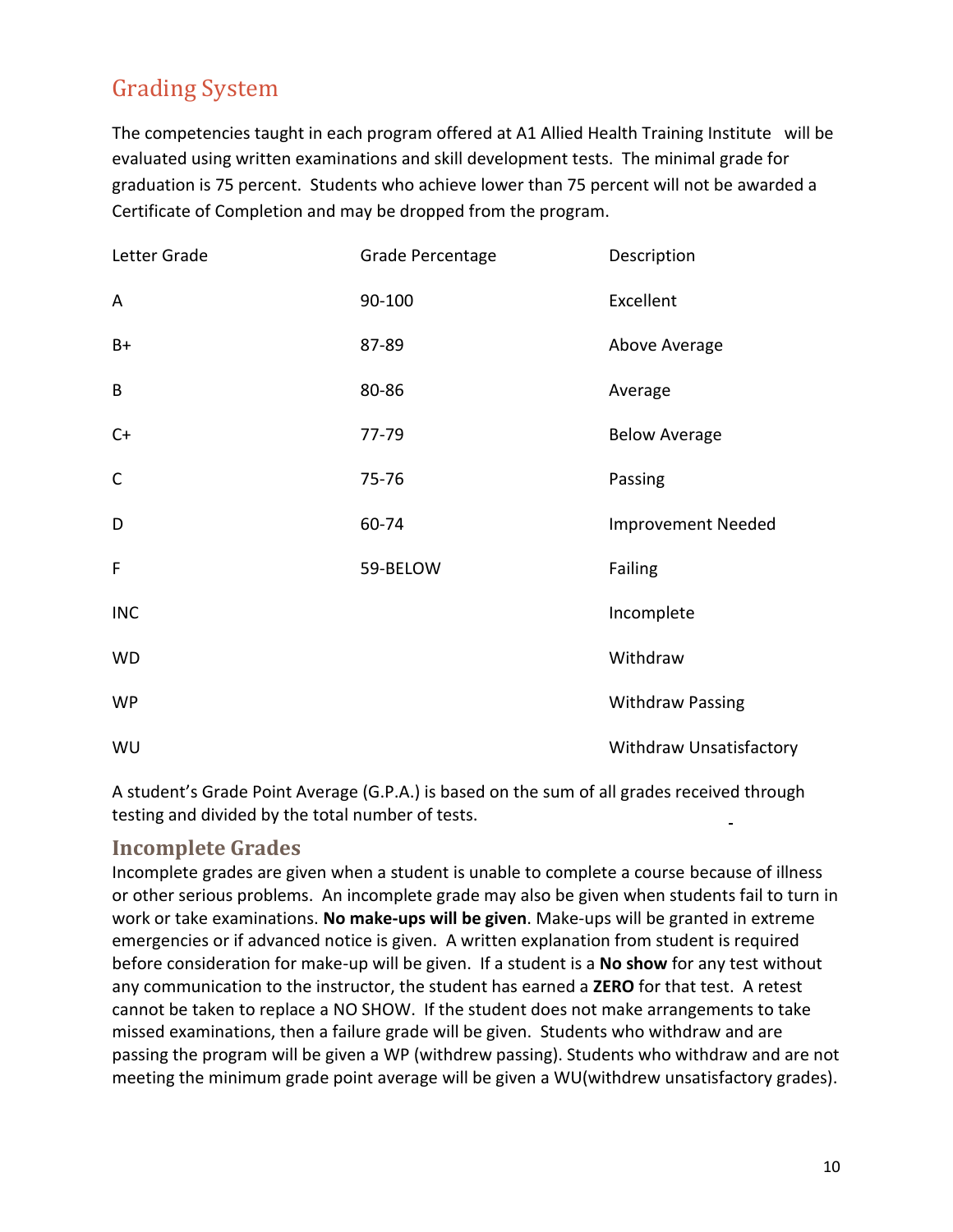# <span id="page-11-0"></span>**Probation For Below Average Grades**

Students who fail to maintain the minimum grade point average of 75 percent required for graduation will need to enter a probation period. The student will be scheduled for in-school instructor-led assistance in accordance with the make-up schedule. Students unable to increase their grade point average may be dismissed from the program. Refunds will be given in accordance with the school's refund policy.

#### <span id="page-11-1"></span>**Student Evaluation Techniques**

A test may be administered after each lesson to determine the amount of learning that has taken place. Test scores that are below 75 percent are an indication that the necessary skills for entry into employment were not acquired. Students should make arrangements for additional practice, independent study or tutoring. Tests will be both cognitive and psychomotor with the psychomotor skills being measured against industry standards. This allows students to keep a record of their progress. Other methods of evaluation may include oral quizzes, skill development tests, hands-on skill evaluation, and individual and group projects.

# <span id="page-11-2"></span>Withdrawing from School

Students must fill out a withdrawal notification and submit it to the school director. This document must contain the student's name, student ID number and date of withdrawal. All financial obligations on the part of the school and the student will be calculated using the official withdrawal date. It is the student's responsibility to withdraw officially from the school. Failure to withdraw formally may result in failing grades, breach of contract, dismissal and additional financial obligations.

# <span id="page-11-3"></span>Student Records

Student records will be maintained by the school for 2 years. In the event that the school closes, any records less than 2 years will be forwarded to the New Jersey Department of Labor and Workforce Development. Upon graduation, at the student's request, a copy of their records will be given to them as a one-time courtesy. These records should be maintained indefinitely by the student. Students are encouraged to submit updates to their records, such as address changes. All records are private and are handled with confidentiality.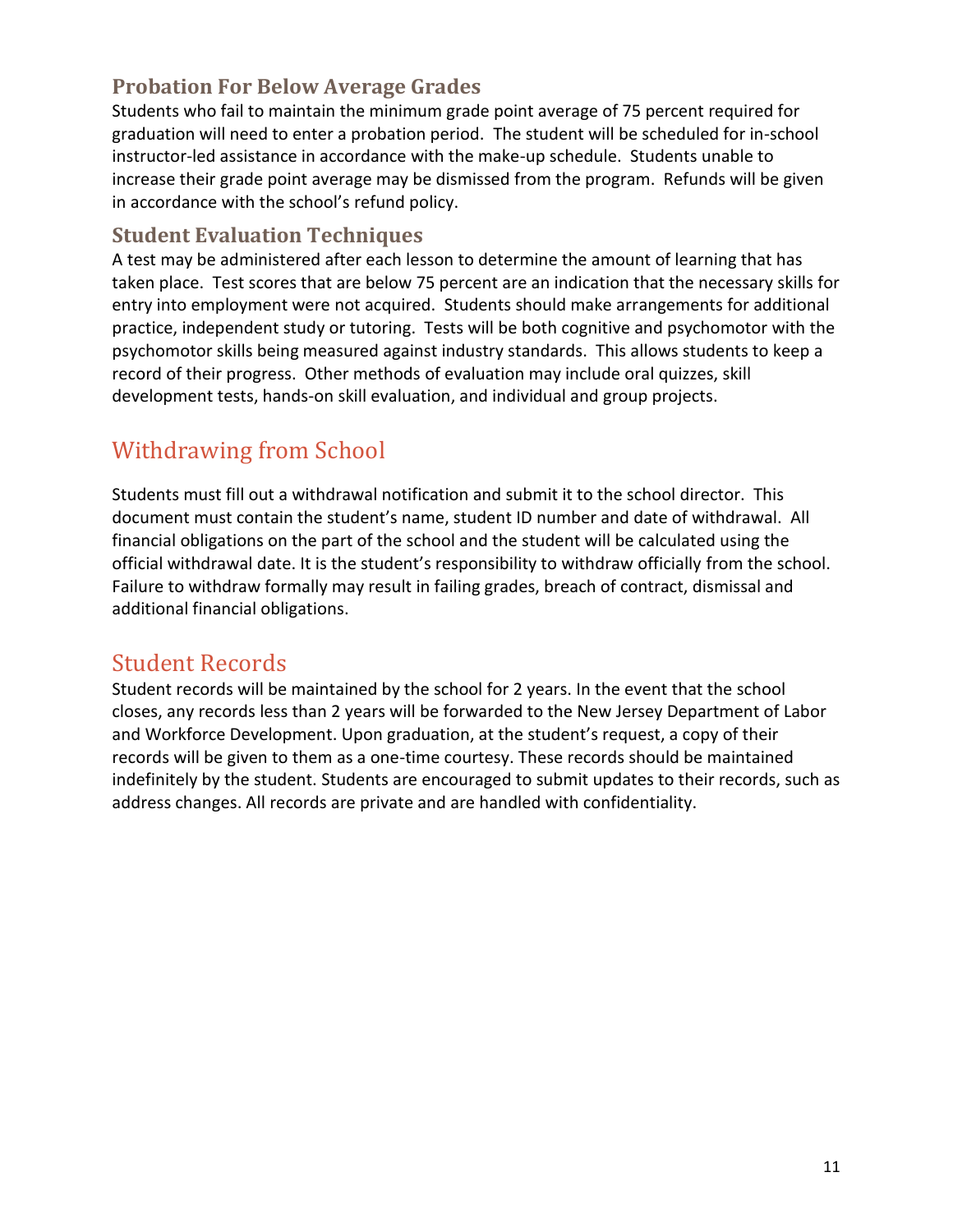# <span id="page-12-0"></span>Refund Policy

Should the student's enrollment be terminated or should the student withdraw for any reason, all refunds will be made according to the following refund schedule.

A1 Allied Health Training Institute's refund policy is based on part-time attendance in courses/programs of 90 hours or more, but not exceeding 300 hours (N.J.A.C. 12:41-2.4k (1). The school may retain the registration fee and a portion of the monies paid for books, equipment and tools. However, courses/programs less than 90 hours are nonrefundable after the first day of attendance. The director of the school must be notified in writing within five business days of the date of withdrawal. The school shall adhere to the following refund policy in the event of notification by the student of withdrawal from the school or termination by the school prior to completion of the course or program:

| Time of Withdrawal                                  | Student's Responsibility                       |
|-----------------------------------------------------|------------------------------------------------|
| Within three business days of signing this contract | 0% of total tuition plus registration fee      |
| During the first week                               | 15% of total tuition plus the registration fee |
| Weeks two and three                                 | 33% of total tuition plus the registration fee |
| After three weeks                                   | 100% of total tuition plus registration fee    |

A student who has received government aid or a scholarship and withdraws from the program is responsible for notifying the applicable institution of withdrawal from the school. This notification should be done in writing. It should include the date of withdrawal, the student's social security number and signature. Students should maintain a copy of this letter for their files. A1 Allied Health Training Institute encourages the development of good business practices in their students. It is to this extent that we remind the withdrawing student that the date of withdrawal on the letter to the director must be the same date as on the letter to the institution.

# <span id="page-12-1"></span>Tuition and Additional Costs

<span id="page-12-3"></span><span id="page-12-2"></span>

| <b>CNA</b>                        |            |        |
|-----------------------------------|------------|--------|
| Tuition                           | \$1,200.00 |        |
| Registration Fee (non-refundable) | Ś          | 220.00 |
| Textbooks (non-refundable)        | \$         | 80.00  |
| Uniform (non-refundable)          | \$         | 50.00  |
| NJ Licensing Exam Fees:           |            |        |
| Skill Exam:                       | \$         | 23.00  |
| Written Exam:                     | \$         | 53.00  |
| Total cost:                       | \$1,626.00 |        |
| <b>CMA</b>                        |            |        |
| Tuition:                          | \$         | 400.00 |
| Registration fee (nonrefundable): | \$         | 100.00 |
| NJ Licensing Exam Fee             | \$         | 53.00  |
| Total cost:                       | \$         | 553.00 |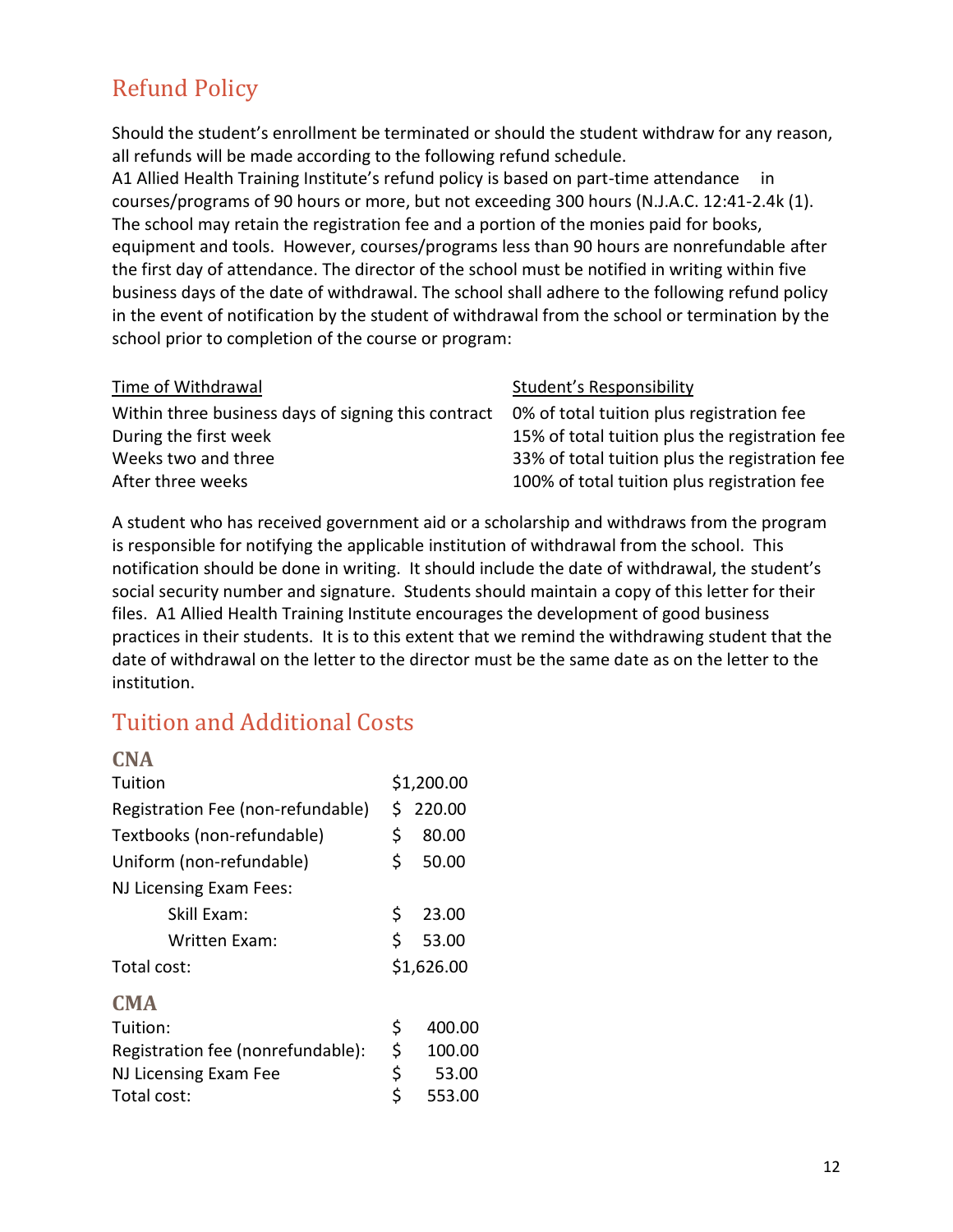## <span id="page-13-0"></span>**CHHHA**

<span id="page-13-1"></span>

| Tuition:                          | \$          | 300.00      |
|-----------------------------------|-------------|-------------|
| Registration fee (nonrefundable): | \$          | 100.00      |
| Textbooks:                        | \$          | 30.00       |
| Tool Supply:                      | \$          | 50.00       |
| NJ State Application fee:         | \$          | 85.00       |
| Total cost:                       | \$          | 565.00      |
| <b>Phlebotomy</b>                 |             |             |
| Tuition                           | \$ 1,300.00 |             |
| Registration (nonrefundable)      | \$.         | 170.00      |
| <b>Books</b>                      | \$          | 30.00       |
| Tool/Supply Fees:                 | \$          | 100.00      |
| Licensing Exam Fee:               | \$          | 75.00       |
| Total                             |             | \$1,675.00  |
| <b>EKG</b>                        |             |             |
| Tuition                           |             | \$ 1,300.00 |
| Registration (nonrefundable)      | \$.         | 170.00      |
| <b>Books</b>                      | \$          | 30.00       |
| Tool/Supply Fees:                 | \$          | 100.00      |
| Licensing Exam Fee:               | \$.         | 75.00       |
| Total                             |             | \$ 1,675.00 |

<span id="page-13-2"></span>The registration fee is non-refundable. Additional costs are due the first day of class. Students who withdraw from the program may be able to sell the textbook back to the school if it is in excellent condition. The student workbook and uniforms are not returnable. Students who carelessly damage school property or equipment may be required to pay the repair or replacement costs. Students will need to meet all financial responsibilities before a Certificate of Completion will be issued.

Students who complete the Certified Nursing Aide Program may be eligible to receive reimbursement for program fees through the long term care facility that hires them. The program coordinator will provide payment verification to each student who satisfactorily completes the program and terms of payment.

# <span id="page-13-3"></span>Student Services

Tuition Assistance Tuition Financing Career Counseling Job Fair Placement Assistance